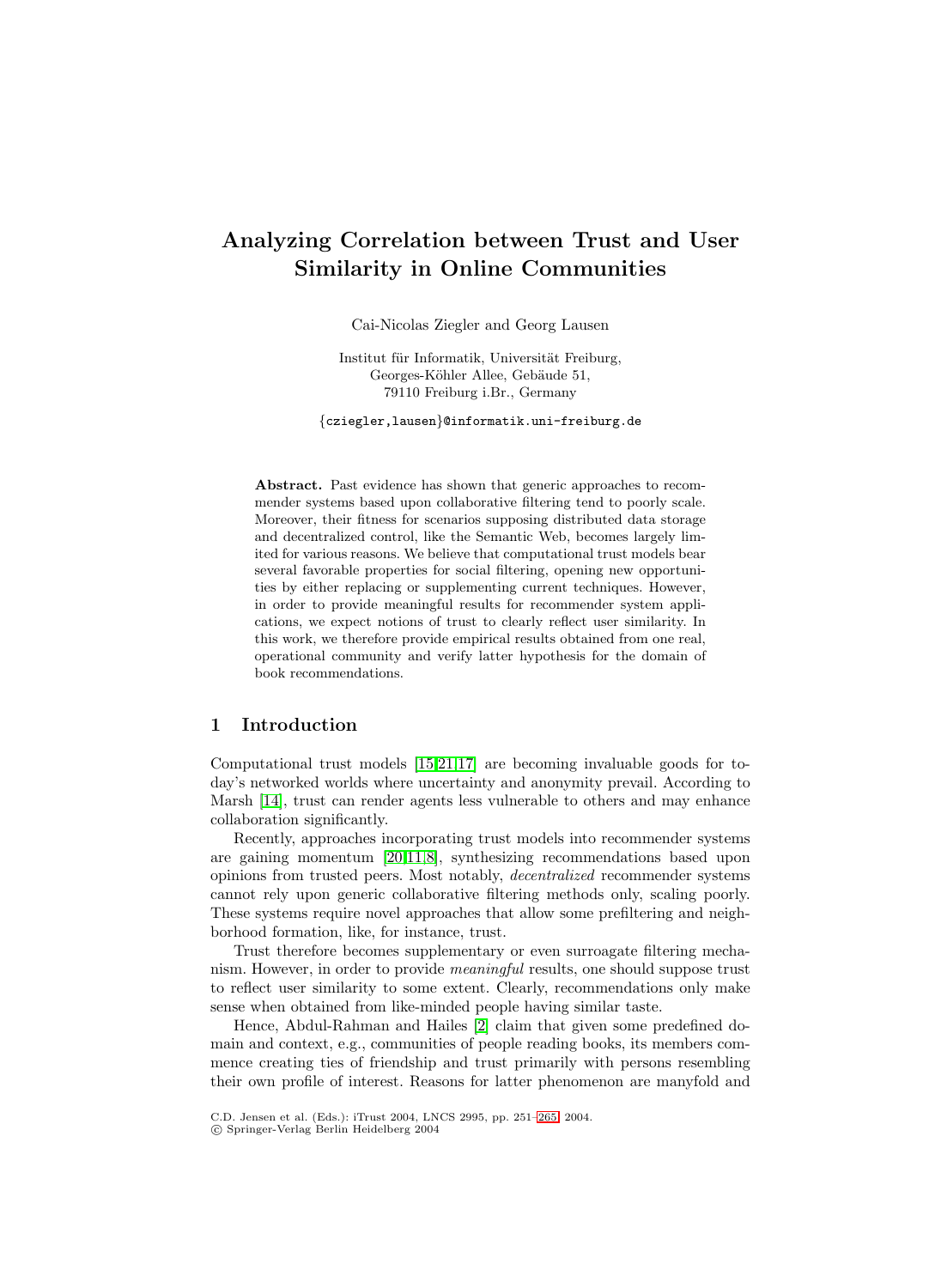mostly sociologically motivated, like people's need for some sort of social affiliation. For instance, Pescovitz [\[24\]](#page-14-0) describes endeavors to identify trust networks for crime prevention and security. Hereby, its advocates operate "on the assumption that birds of a feather tend to flock together  $[\ldots]$ ". However, though belief in correlation of trust and user similarity has been widely adopted and presupposed, thus constituting the foundations for trust-based recommender and rating systems, to our best knowledge, no endeavors have been made until now to provide "real-world" empirical evidence. We claim that latter correlation not only represents some desired, but even an *essential* and vital feature for reasonable application of trust to those systems. Profound empirical analysis therefore becomes indispensable, constituting our major contribution.

Hence, we want to investigate and analyze presence or absence of latter correlation, relying upon data mined from an online community focusing on books. Studies involve several hundreds of members telling which books they like and which other community members they trust, hence substantiating our results extensively. Our motivation mainly derives from incorporating trust models into *decentralized* recommender systems, exploiting trust not only for selecting small neighborhoods upon which to perform collaborative filtering, but also for intelligent prefiltering of relevant, similar peers.

In section 2, we briefly outline existing approaches dealing with the incorporation of trust into reputation systems and online recommenders. Section [3](#page-2-0) presents experiments we performed in order to investigate correlation between trust and similarity. Hereby, large parts of latter section are devoted to the conception and makeup of our novel approach to profile similarity computation, designed in order to render our experiments feasible. Suggestions for exploitation of correlation between trust and similarity are offered in section [4,](#page-11-0) while section [5](#page-12-0) mentions open questions and possible future work.

### **2 Recommender Systems and Trust**

Online recommender systems [\[26\]](#page-14-0) intend to provide people with recommendations of products they might appreciate, taking into account their past ratings profile and history of purchase or interest. Hereby, distinctions between three types of filtering systems are made [\[7\]](#page-13-0), namely collaborative, content-based and economic. While content-based filtering, also dubbed item-to-item correlation [\[29\]](#page-14-0), takes into account properties attributed to the nature of products themselves, collaborative filtering relies upon building "neighborhoods of like-minded customers" [\[28\]](#page-14-0) whose rating history may then serve to generate new recommendations. Economic filtering has seen little practical application until now and exerts marginal impact only.

Recent studies [\[31\]](#page-14-0) have shown that people tend to prefer receiving recommendations from people they *know* and *trust*, i.e., friends and family-members, rather than from online recommender systems. Some researchers have therefore commenced to focus on computational trust models as appropriate means to supplement or replace current collaborative filtering approaches. Kautz et al. [\[9\]](#page-13-0)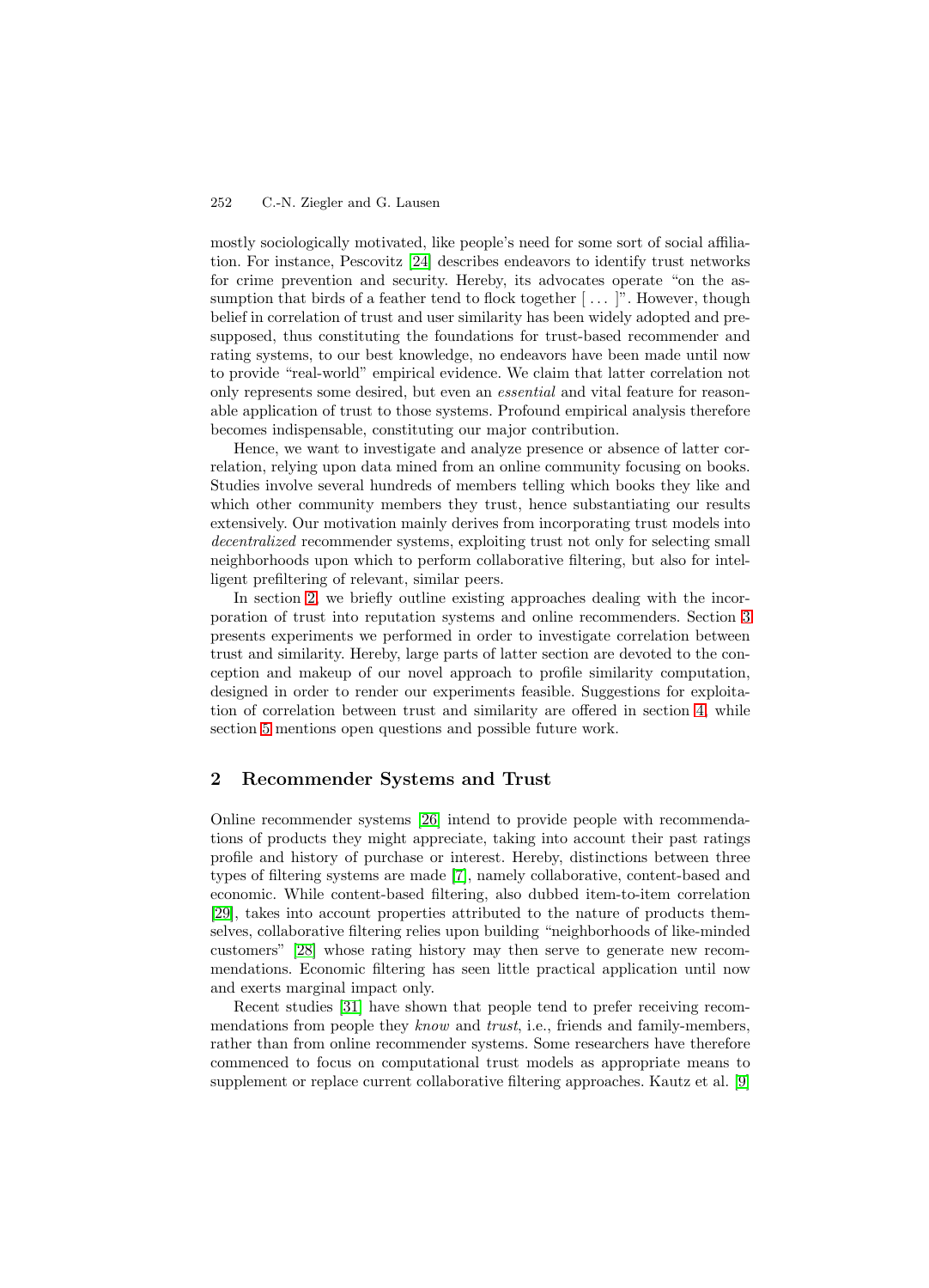<span id="page-2-0"></span>mine social network structures in order to render fruitful information exchange and collaboration feasible. Olsson [\[23\]](#page-14-0) proposes an architecture combining trust, collaborative filtering and content-based filtering in one single framework, giving only vague information and insight. Another agent-based approach has been presented by Montaner et al. [\[20\]](#page-14-0), who introduce so-called "opinion-based" filtering. Hereby, Montaner claims that trust should be *derived* from user similarity, implying that friends are exactly those people that resemble our very nature. However, Montaner's model only extends to the agent world and does not reflect evidence acquired from real-world social studies concerning the formation of trust. Similar agent-based systems have been devised by Kinateder [\[11,10\]](#page-13-0) and Chen [\[5\]](#page-13-0).

Apart from research in agent systems, online communities have also discovered opportunities through trust network leverage. For instance, Epinions (*http://www.epinions.com*) provides information filtering facilities based upon personalized "webs of trust" [\[8\]](#page-13-0). Guha tells that latter filtering approach has been greatly approved and appreciated by Epinion's members. However, justifications and causal analysis underpinning these findings, like indications of correlation between trust and interest similarity, have not been subject to Guha's work. All Consuming (*http://allconsuming.net*) represents another community combining ratings and trust networks. Unlike Epinions, All Consuming only poorly exploits synergies between social filtering and trust.

#### **3 Analyzing Correlation between Trust and Similarity**

Recent studies [\[31\]](#page-14-0) have provided evidence that users tend to rely upon recommendations from friends and family members, i.e., people they trust, more than upon those from online systems. However, Sinha's experiments only included nineteen people, rendering his results fairly applicable. Furthermore, those studies did not investigate the *reasons* which made people stick to their friends' opinions rather than automated collaborative filtering. We believe that given an application domain, such as, for instance, the book-reading domain, people's trusted peers are considerably more similar to their sources of trust than arbitrary peers. More formally, let A denote the set of all community members and trust(x) the set of all users trusted by x:

$$
\forall x \in A : \frac{\sum_{y \in \text{trust}(x)} \text{sim}(x, y)}{|\text{trust}(x)|} \gg \frac{\sum_{z \in A \setminus \text{trust}(x)} \text{sim}(x, z)}{|A \setminus \text{trust}(x)|}
$$
(1)

For instance, given that agent  $x$  is interested in Sci-Fi and AI, chances that y, trusted by x, also likes these two topics are much higher than for peer z not explicitly trusted by x. Various social processes are involved, such as participation in those social groups that best reflect our own interests and desires. Some recommendation and reputation systems based upon trust have already been proposed [\[8](#page-13-0)[,23\]](#page-14-0), exploiting latter expected correlation between trust and interest similarity, but none have provided clear evidence that trust *does* correlate to profile similarity.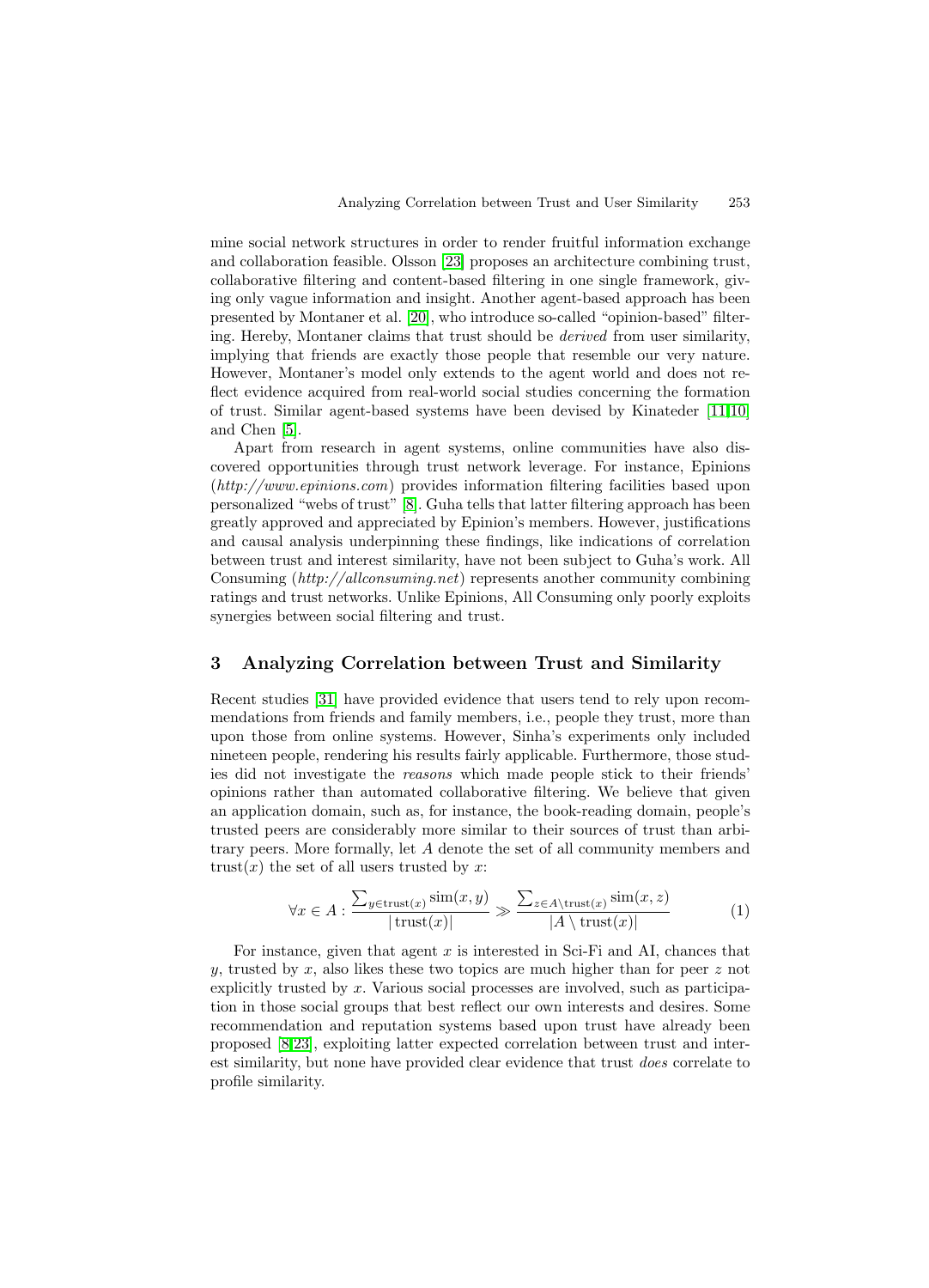#### <span id="page-3-0"></span>**3.1 Model and Data Acquisition**

Our study intends to close latter gap by analyzing rife user information collected from the All Consuming book-reading community. Hereby, we have opted for All Consuming for mainly two reasons. First, all information published on its site may be accessed without violation of copyright and without any other legal limitations. Second, All Consuming provides both, personal webs of trust that link users to peers they trust, as well as data about the books people have completed and are currently reading.

**Information Model.** Before delving into the details and makeup of application data our tools have been mining and collecting, we depict our underlying information infrastructure.

- (a) **Set of agents**  $A = \{a_1, a_2, \ldots, a_n\}$ . Set A contains all agents part of the book-reading community.
- (b) **Set of books**  $B = \{b_1, b_2, \ldots, b_m\}$ . All published books are comprised in set  $B$ , i.e., all those books that possess an International Standard Book Number. Latter ISBN consequently serves as the globally unique identifier for all  $b_i \in B$ .
- (c) **Set of partial trust functions**  $T = \{t_1, t_2, \ldots, t_n\}$ . Every agent  $a_i \in A$ has one partial trust function  $t_i : A \to [0,1]^\perp$  that assigns continuous trust values to its peers. Functions  $t_i \in A$  are partial since agents generally only rate small subsets of the overall community, hence rendering  $t_i$  sparse:

$$
t_i(a_j) = \begin{cases} p, & \text{if trust}(a_i, a_j) = p \\ \perp, & \text{if no trust rating for } a_j \text{ from } a_i \end{cases}
$$
 (2)

We define high values for  $t_i(a_j)$  to denote high trust from  $a_i$  in  $a_j$ , and low values near zero to express low trust, respectively.

(d) **Set of partial book rating functions**  $R = \{r_1, r_2, \ldots, r_n\}$ . In addition to functions  $t_i \in T$ , every  $a_i \in A$  has one partial function  $r_i : B \to [-1, +1]^\perp$ that expresses his liking or dislike of books  $b_j \in B$ . No person can read and rate every book published, so functions  $r_i \in B$  are necessarily partial.

$$
r_i(b_j) = \begin{cases} p, & \text{if rates}(a_i, b_j) = p \\ \perp, & \text{if no book rating for } b_j \text{ from } a_i \end{cases}
$$
 (3)

Intuitively, high positive values for  $r_i(b_j)$  denote that  $a_i$  highly appreciates  $b_j$ , while low negative values near  $-1$  express utter dislike, respectively.

(e) **Taxonomy** C **over set**  $D = \{d_1, d_2, \ldots, d_l\}$  of book categories. Book category descriptors  $d_k \in D$  represent topics and categories that books  $b_j \in B$  may fall into. Hereby, topics can express broad or narrow categories.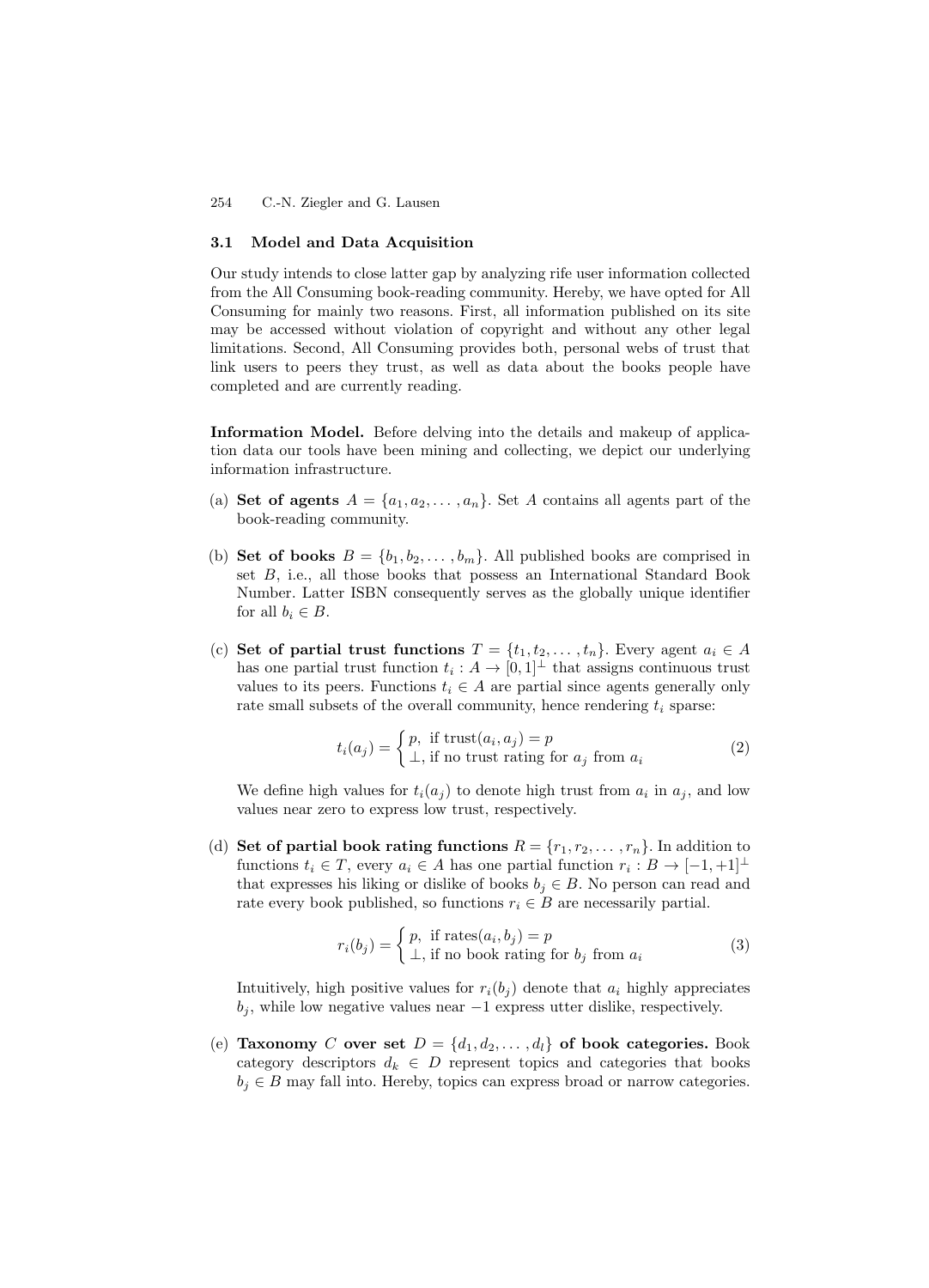Taxonomy C arranges all  $d_k \in D$  in an acyclic graph by imposing partial subset order  $\subseteq$  on D, similar to class hierarchies known from object-oriented languages. Hereby, *inner* topics  $d_k \in D$  with respect to C are all topics having subtopics, i.e., an outdegree greater zero. On the other hand, *leaf* topics are topics with zero outdegree, i.e., most specific categories. Furthermore, taxonomy C has exactly one top element  $\top$ , which represents the most general topic and has zero indegree.

(f) **Book descriptor assignment function**  $f : B \to 2^D$ . Function f assigns a set  $D_i \subset D$  of book topics to every book  $b_i \in B$ . Note that books may possess *several* descriptors, for classification into one single category generally entails loss of precision. Furthermore, all  $d \in D_i$  are expected to represent *leaf* nodes with respect to taxonomy C.

The following section will now relate our formal environment model to an actual scenario, hereby making use of variable and function bindings introduced above.

**Data Acquisition.** All Consuming represents one of the few communities that allow members to express which other agents they trust as well as which items, in our case books, they appreciate. Hereby, users may import their list of trusted persons from other applications like FOAF [\[6\]](#page-13-0). Likewise, All Consuming also offers to automatically compile information about books its members have read from their personal weblog. Members may furthermore explicitly assert trust statements and indicate books they own, have read, like most, and so forth.

Trust assertions from user  $a_i$  to  $a_j$  in All Consuming are *boolean*, either denoting *full* trust, i.e.,  $a_i$  explicitly states trust in  $a_i$ , or *no* trust, if  $a_i$  does not. Hence, our real-world scenario is less precise than our model, where we have defined  $t_i : A \to [0,1]^\perp$  instead of  $t_i : A \to \{0,1\}$ . Moreover, book mentions in All Consuming seldom reflect "real" ratings, like dislike or liking. They rather indicate that agent  $a_i$  has *read* or *purchased* book  $b_i$ . These statements therefore count among *implicit* ratings, which nevertheless provide valuable information. Clearly, people tend to only buy and read books they expect to appreciate. In fact, numerous recommender systems are purely based upon implicit ratings [\[22\]](#page-14-0) since user incentive to provide explicit ratings generally tends to be low [\[3\]](#page-13-0). Compared to our model presented in section [3.1,](#page-3-0) book rating information  $r_i$ for user  $a_i$  obtained from All Consuming is therefore more imprecise, mapping books  $b_j$  to values 0 or 1 instead of [-1, +1]. Hereby, we define  $r_i(b_j) = 1$  to denote that  $a_i$  actually *has* mentioned  $b_j$ , and  $r_i(b_j) = 0$  that  $a_i$  has not.

Our tools have mined data from about 2, 074 weblogs contributing to the All Consuming information base, and 527 users issuing 4.93 trust statements on average. These users have mentioned 6, 592 different books altogether. In order to obtain category descriptors  $f(b_i)$  for all discovered books  $b_i$ , we have written several web extraction tools which have mined latter classification information from the Amazon online bookshop (*http://www.amazon.com*). For each book,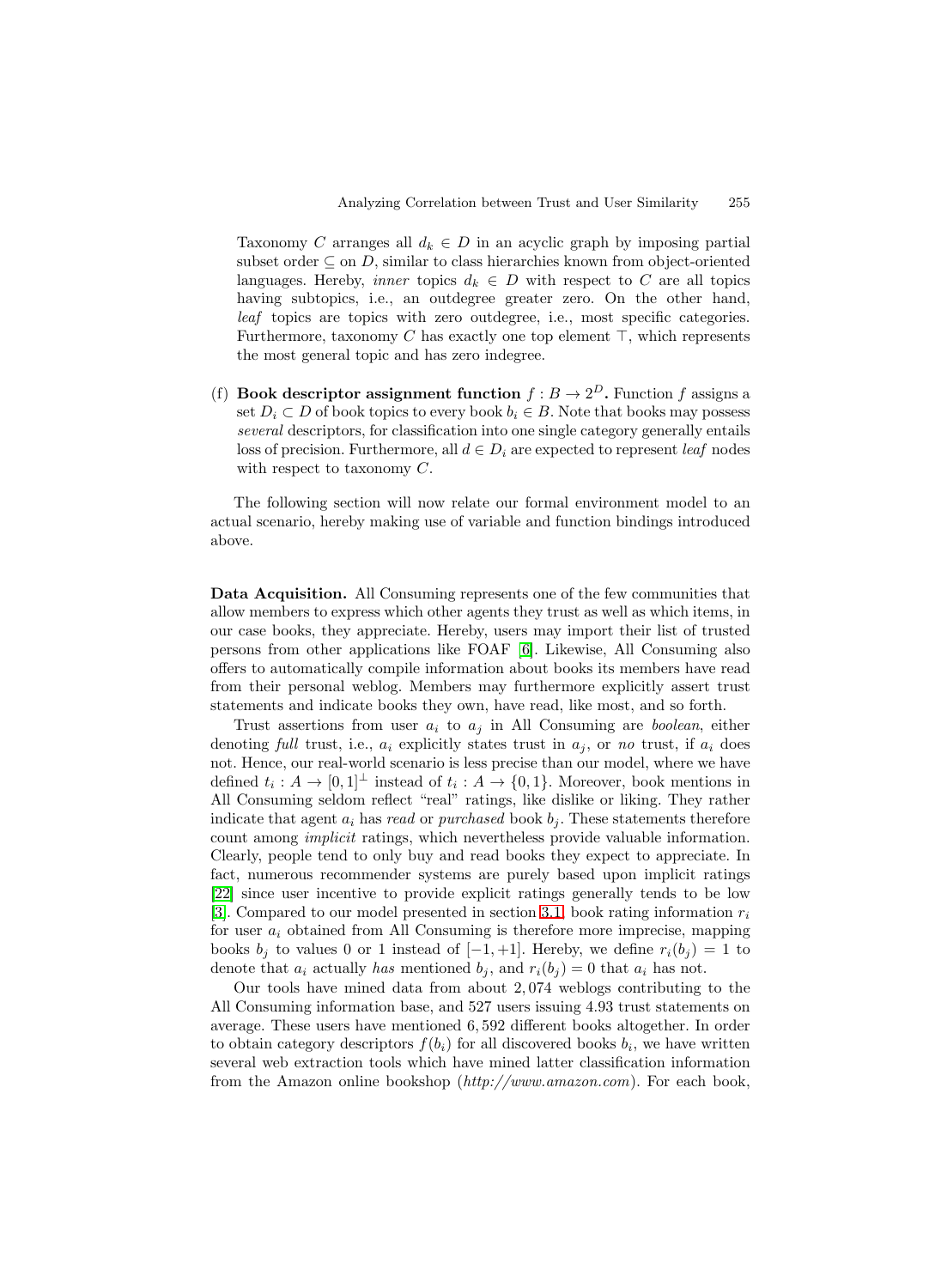Amazon provides an average of about 4 classification topics. These topics represent leaf nodes relating to the huge Amazon book taxonomy, comprising 13, 394 categories after duplicate removal and data cleansing. We have extracted the taxonomy from the Amazon Associates pages via screen scraping tools written particularly for this purpose. Note that the Amazon book taxonomy induces a *tree* structure on our set of categories  $D$ , hence making each node  $d_k$  have at most one parent  $d_m$ . We adopt this model for our approach to user similarity computation and hence suppose taxonomy  $C$  to define a tree.

#### **3.2 User Similarity Computation**

In order to analyze correlation between trust and user similarity, we need mathematical models indicating how to *compute* latter similarity. Hereby, the book domain bears some notable differences to most other domains like videos, computer games, and DVDs. First, every published book is uniquely identified by its ISBN, which makes it easy to ensure interoperability and gather supplementary information from various other sources, e.g., mentioned category descriptors from Amazon for any given ISBN. Second, the set of published books is vast and much larger than for videos or DVDs. Consequently, profile overlap, i.e., the amount of books two given users  $a_i, a_j \in A$  have both rated, is generally small. Common techniques used in collaborative filtering, such as computing Pearson's correlation coefficient [\[30,25\]](#page-14-0), are therefore bound to fail within our context. Even more advanced techniques, like Sarwar's singular value decomposition [\[28\]](#page-14-0), cannot reduce dimensionality satisfactorily for our book domain.

**Profile Generation.** We propose another, more reasonable approach which does not represent users by their respective *book*-rating vectors of dimensionality |B|, but by vectors of interest scores assigned to *topics* taken from the book categories taxonomy C. Our method is inspired by Middleton's work on the application of ontologies for content-based filtering [\[19,18\]](#page-14-0) but goes much further.

Since  $|C|$  is equal to the number of categories, user profile vectors shrink to size  $|D|$ , which tends to be significantly lower than  $|B|$ . Moreover, making use of profile vectors representing interest in *topics* rather than book *instances*, we can exploit the hierarchical structure of taxonomy  $C$  in order to generate overlap and make similarity computation more meaningful: for every leaf category  $d_{jk} \in f(b_j)$  of books  $b_j$  agent  $a_i$  has mentioned and thus implicitly rated, we also infer an interest score for all super-topics of topic  $d_{j_k}$  in user  $a_i$ 's profile vector. However, interest score assigned for super-topics decreases with increasing distance from leaf  $d_{j_k}$ . We furthermore normalize profile vectors with respect to the amount of score assigned, according overall fix score s. Hence, suppose that  $v_i = (v_{i_1}, v_{i_2}, \dots, v_{i_{|D|}})^T$  represents the profile vector for user  $a_i$ , where  $v_{i_k}$  gives the score for topic  $d_k \in D$ . Then we require the following equation to hold:

$$
\forall a_i \in A : \sum_{k=1}^{|D|} v_{i_k} = s \tag{4}
$$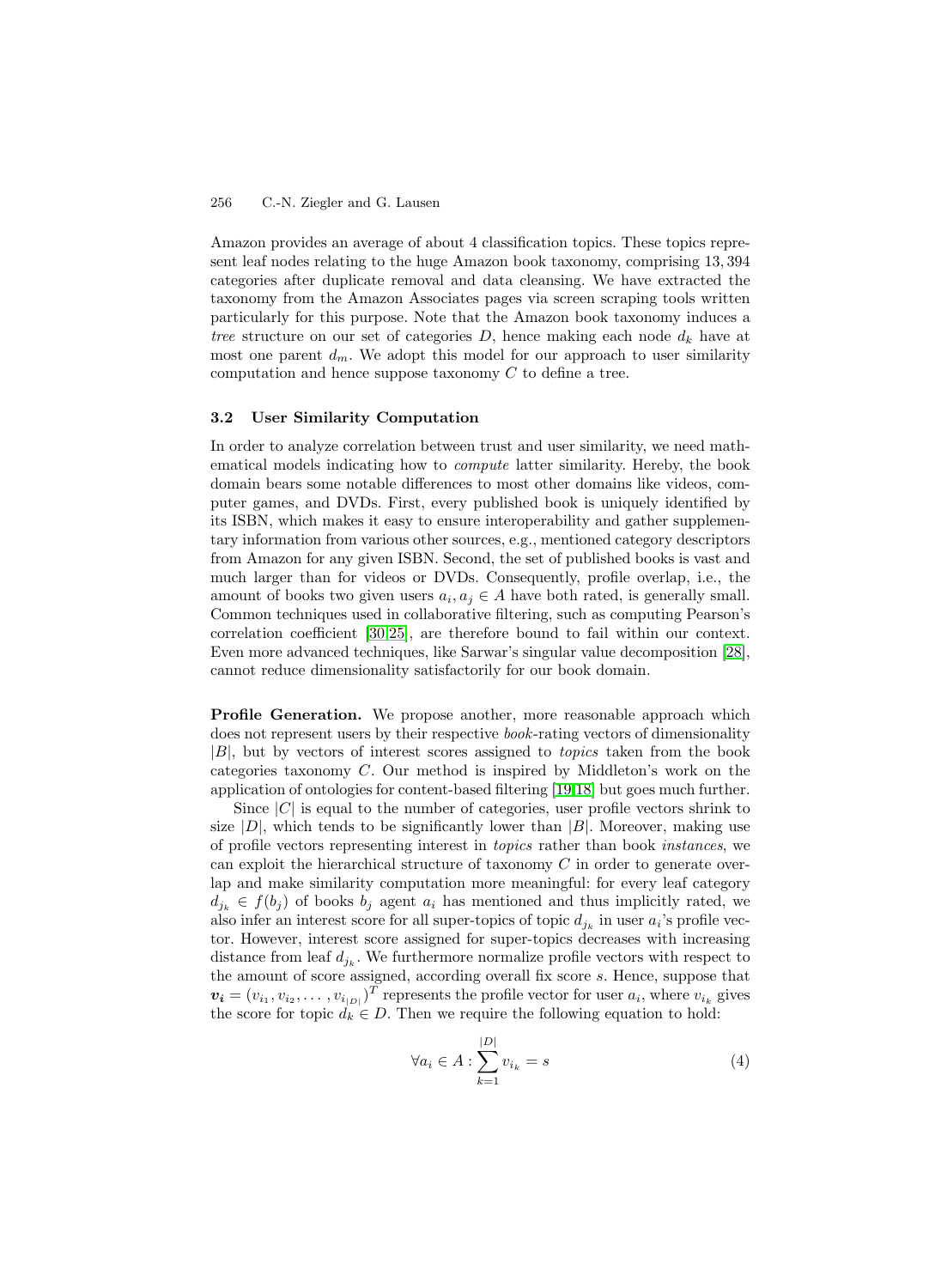<span id="page-6-0"></span>We now formally define the profile generation algorithm for user  $a_i$  as follows: suppose that  $B_i = \{b_j \in B | r_i(b_j) = 1\}$  constitutes the set of all books user  $a_i$ has mentioned and thus implicitly rated. Due to normalization, the score for each book  $b_i \in B_i$  amounts to  $s / |B_i|$ , which is proportional to the number of distinct books  $a_i$  has mentioned. Consequently, for each topic descriptor  $d_{j_k} \in f(b_j)$ categorizing book  $b_j$ , we obtain topic score  $\operatorname{sc}(d_{jk}) = s / (|B_i| \cdot |f(b_j|))$ . Topic score for  $b_i$  is hence distributed evenly among its topic descriptors.

Now suppose that  $(p_0, p_1, \ldots, p_q)$  gives the path from top element  $p_0 = \top$ to leaf node  $p_q = d_{i_k}$  within our tree-structured taxonomy C for any given  $d_{j_k} \in f(b_j)$ . Hence, topic descriptor  $d_{j_k}$  has q super-topics. Score normalization and inference of fractional interest for super-topics imply that descriptor topic score  $\mathrm{sc}(d_{j_k})$  may *not* become *fully* assigned to  $d_{j_k}$ , but in part to all its ancestors  $p_{q-1},\ldots p_0$ , likewise. We therefore introduce another score function sco $(p_m)$  that represents the eventual assignment of score to topics  $p<sub>m</sub>$  along the taxonomy path leading from  $p_q = d_{jk}$  to  $p_0$ :

$$
\sum_{m=0}^{q} \text{sco}(p_m) = \text{sc}(d_{j_k})
$$
\n(5)

Furthermore, we require that the interest score  $\operatorname{sco}(p_m)$  accorded to  $p_m$ , which is super-topic to  $p_{m+1}$ , depends on the number of siblings  $sib(p_{m+1})$  of  $p_{m+1}$ . The less siblings  $p_{m+1}$  possesses, the more interest score is accorded to its super-topic  $p_m$ :

$$
\forall m \in \{0, 1, \dots, q - 1\} : \text{sco}(p_m) = \frac{\text{sco}(p_{m+1})}{\text{sib}(p_{m+1}) + 1} \tag{6}
$$

We hereby assume that sub-topics have *equal shares* in their super-topic within taxonomy  $C$ . Clearly, this assumption may imply certain issues, e.g., when certain sub-taxonomies are much denser than others [\[27\]](#page-14-0). However, reasonable solutions to mitigate latter effect would require explicit annotation of the taxonomy telling semantic distances from sub-topics to super-topics, which is not the case for the Amazon book taxonomy and most other taxonomies.

Equations 5 and 6 describe conditions which have to hold for the computation of leaf node  $p_q$ 's profile score  $\operatorname{sco}(p_q)$  and the computation of scores for its taxonomy ancestors  $p_k$ , where  $k \in \{0, 1, \ldots, q-1\}$ . We hence derive the following recursive definition for  $\operatorname{sco}(p_q)$ :

$$
\operatorname{sco}(p_q) := \frac{\operatorname{sc}(d_{j_k})}{g_q},\tag{7}
$$

where

$$
g_0:=1, \; g_1:=1+\frac{1}{\sinh(p_q)+1},
$$

and  $\forall n \in \{2, \ldots, q\}$ 

$$
g_n := g_{n-1} + (g_{n-1} - g_{n-2}) \cdot \frac{1}{\sin(p_{q-n+1}) + 1}
$$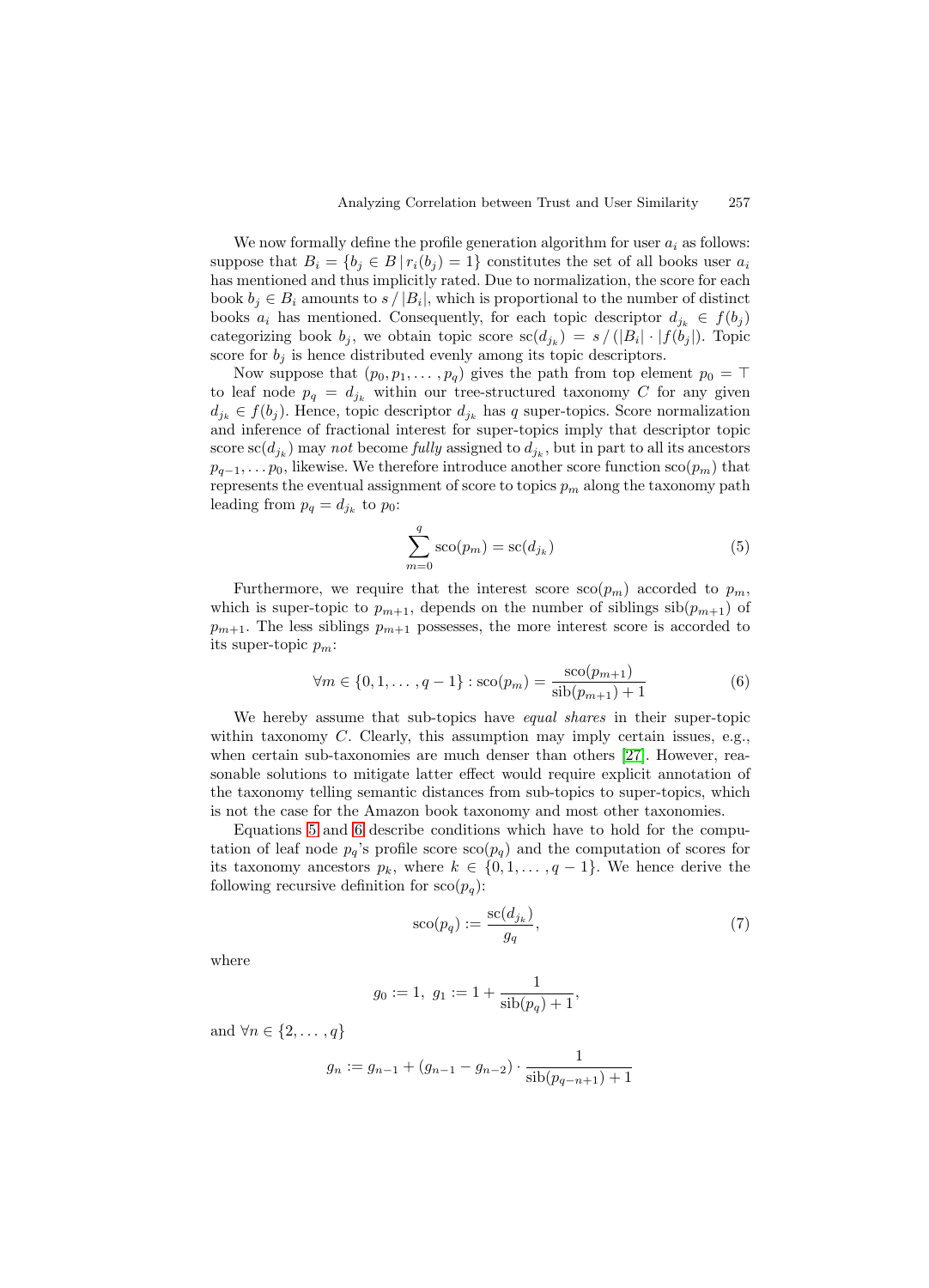<span id="page-7-0"></span>Having computed  $\operatorname{sco}(p_q)$ , we may now apply Equation [5](#page-6-0) to compute all other scores  $\operatorname{sco}(p_k)$ . These scores are then used to update profile vector  $v_i$  of user  $a_i$ , adding scores for the respective topics in  $v_i$ . The procedure is repeated for every book mention  $b_j \in B_i$  and every descriptor  $d_{j_k} \in f(b_j)$ .

*Example 1 (Topic score assignment).* Suppose the taxonomy given in Figure 1 which represents a tiny fragment from the original Amazon book taxonomy. Let user a<sup>i</sup> have mentioned 4 books, namely *Matrix Analysis*, *Fermat's Enigma*, *Snow Crash*, and *Neuromancer*. For *Matrix Analysis*, 5 topic descriptors are given, one of them pointing to leaf topic *Algebra* within our small taxonomy.

Suppose that  $s = 1000$  defines the overall accorded profile score. Then the score accorded to descriptor *Algebra* amounts to  $s/(4 \cdot 5) = 50$ . Ancestors of leaf *Algebra* are *Pure*, *Mathematics*, *Science*, and top element *Books*. Score 50 hence must be distributed among these topics according to Equation [5](#page-6-0) and [6.](#page-6-0) Application of Equation [7](#page-6-0) gives score 29.087 for topic *Algebra*. Likewise, applying Equation [6,](#page-6-0) we get 14.543 for topic *Pure*, 4.848 for *Mathematics*, 1.212 for *Science*, and 0.303 for top element *Books*. These values are then used to update the profile vector  $v_i$  of user  $a_i$ . Note that after elimination of numerical errors inferred by rounding, summation of latter scores yields exactly score 50.



**Fig. 1.** Small fragment from the Amazon book taxonomy

**Profile Similarity Computation.** The presented approach computes flat profile vectors  $v_i \in [0, s[<sup>|D|</sup>]$  for agents  $a_i$ , assigning score values between 0 and maximum score  $s$  to every topic  $d$  from the set of book categories  $D$ . However, one still needs to match these profile vectors against each other in order to come up with one single similarity metric value. Sarwar et al. [\[28\]](#page-14-0) count nearest-neighbor techniques like Pearson's correlation coefficient [\[30,25\]](#page-14-0) and cosine similarity, widely known from information retrieval, among the most popular approaches used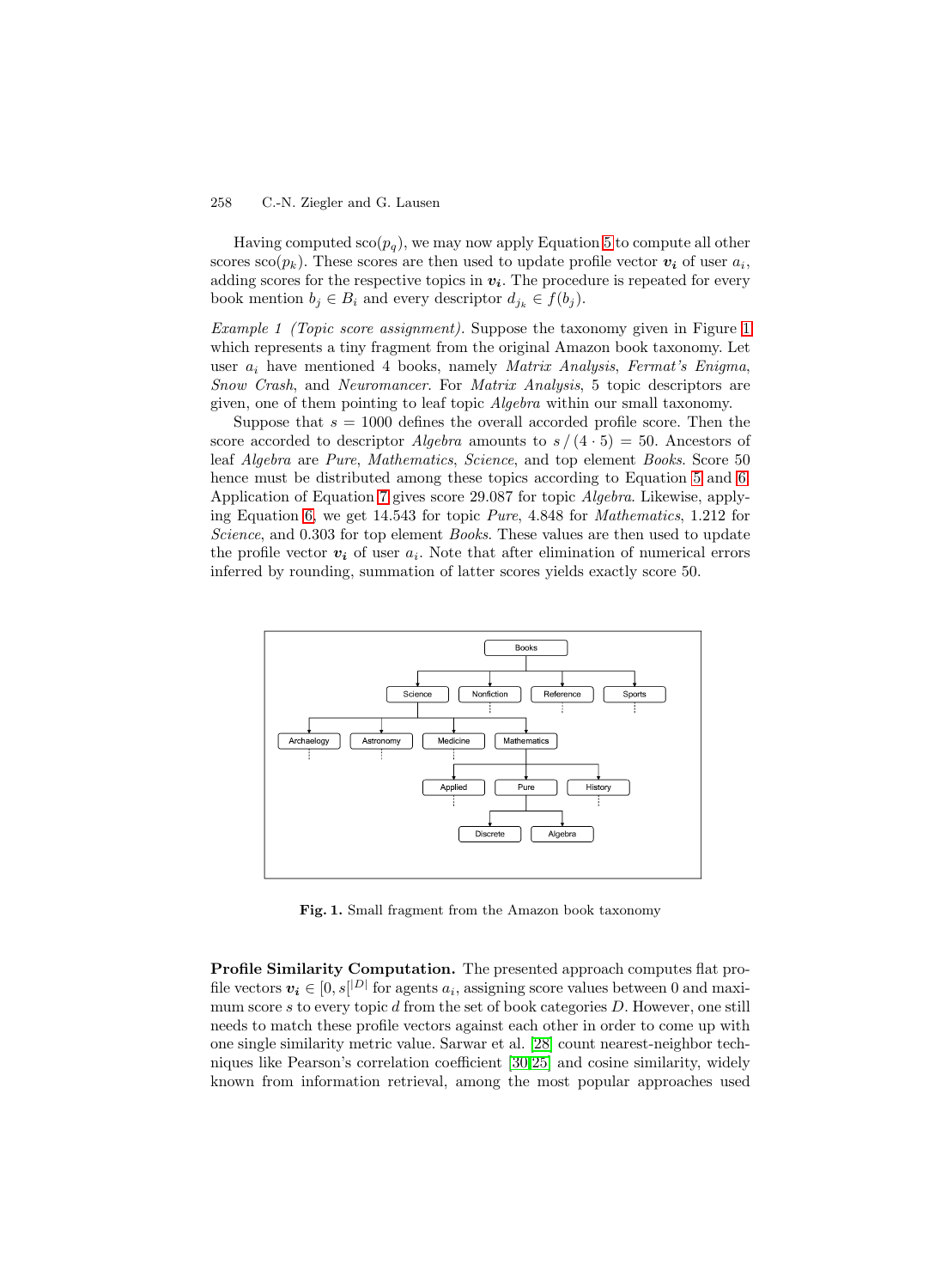for measuring profile proximity. We opt for Pearson correlation instead of cosine similarity since Pearson's correlation coefficient also allows for detecting *negative* correlation. For two given profile vectors  $v_i, v_j \in [0, s[^{|D|}]$ , Pearson correlation is defined as below:

$$
\text{PCorr}(a_i, a_j) = \frac{\sum_{k=0}^{|D|} (v_{i_k} - \overline{v_i}) \cdot (v_{j_k} - \overline{v_j})}{\sqrt{\sum_{k=0}^{|D|} (v_{i_k} - \overline{v_i})^2 \cdot \sum_{k=0}^{|D|} (v_{j_k} - \overline{v_j})^2}}
$$
(8)

Hereby,  $\overline{v_i}$  and  $\overline{v_j}$  give mean values for vectors  $v_i$  and  $v_j$ . In our case, because of profile score normalization, both values are identical, i.e.,  $\overline{v_i} = \overline{v_i} = s / |D|$ . Values for  $PCorr(a_i, a_j)$  range from  $-1$  to  $+1$ , where negative values indicate negative correlation, and positive values positive correlation, respectively. Clearly, people who have read many books in common also have high similarity. For generic approaches to collaborative filtering, the opposite direction also holds, i.e., people who have *not* read many books in common have *low* similarity. Our approach, on the other hand, may compute high similarity values even for pairs of agents that have little or even no books in common. Clearly, quality hereby highly depends on the taxonomy's design and level of nesting. According to our scheme, the more score two profiles  $v_i$  and  $v_j$  have accumulated in same branches, the higher their computed similarity:

*Example 2.* (Positive correlation) Suppose  $a_i$  has read only one single book  $b_m$ , bearing exactly one topic descriptor that classifies  $b_m$  into *Algebra*. Agent  $a_j$ has read another book  $b_n$  assigned to one of the leaf nodes<sup>1</sup> of *History*. Then  $PCorr(a_i, a_j)$  will still be reasonably high, for both profiles have significant overlap in categories *Mathematics* and *Science*.

On the other hand, negative correlation occurs when users have completely diverging interests. For instance, in our information base mined from All Consuming, we had one user reading books mainly from the genres of Sci-Fi, Fantasy, and AI. Latter person was rather negatively correlated to another one reading books about American history, politics, and conspiracy theories.

#### **3.3 Experiment Setup and Analysis**

We now proceed to describe the two experiments we have performed in order to analyze possible correlation between user similarity and trust. In both cases, experiments are run on data obtained from All Consuming, as has been described in section [3.1.](#page-3-0) Considering the slightly different composition of information the two experiments were based upon, we expected the first to define some upper bound for correlation analysis, and the second one some lower bound. Results obtained confirmed our assumption.

Leaf nodes of *History* are not shown in Figure [1.](#page-7-0)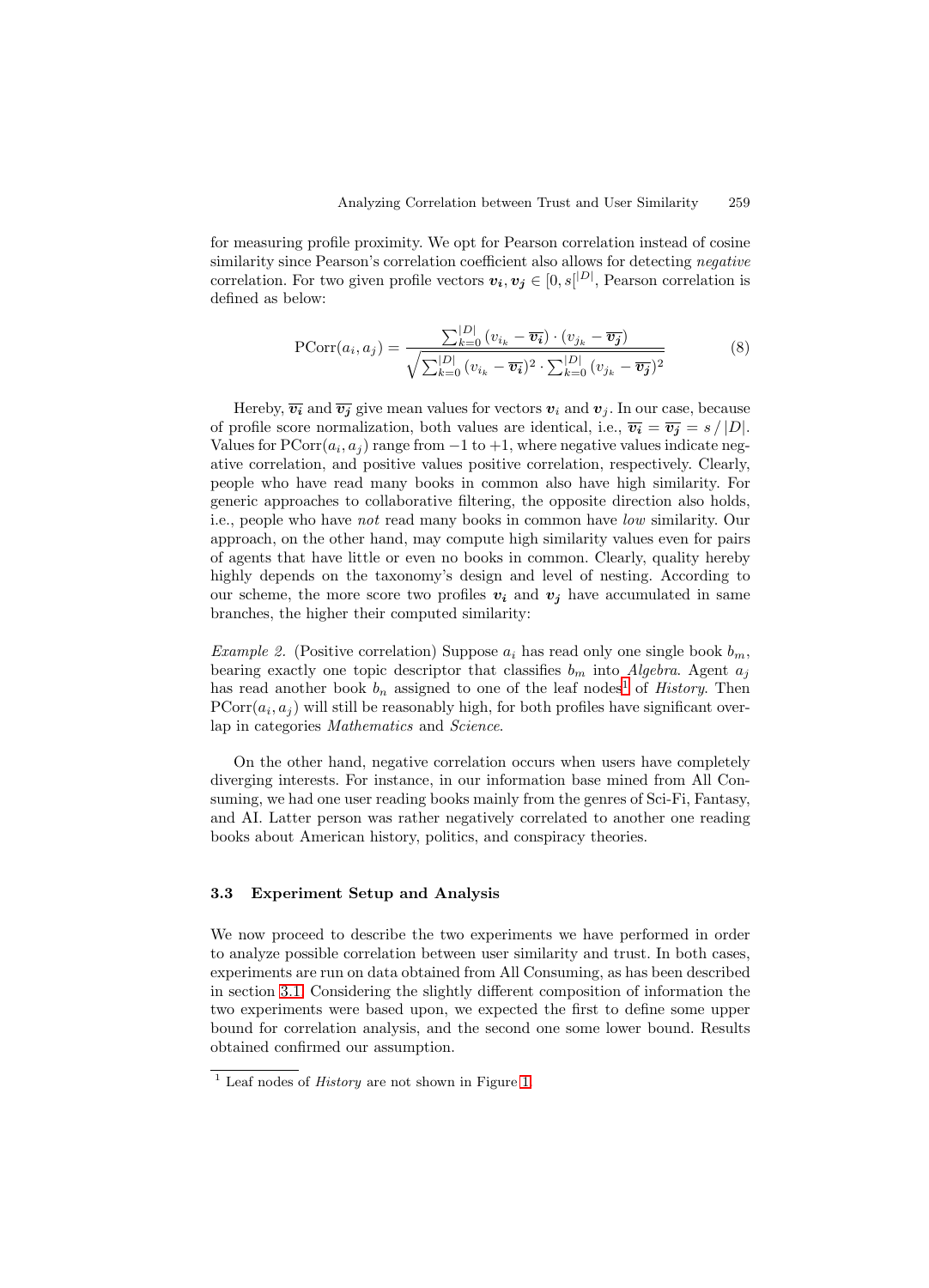

**Fig. 2.** Results obtained from our upper-bound analysis

**Upper-bound Analysis.** Before running our first experiment, we applied data cleansing and duplicate removal to the All Consuming's active user base of 527 members. First, we pruned all users  $a_i$  having less than three books mentioned, removing them from user base A and defining  $t_i(a_i) = 0$  for all other users  $a_j \in A$ . Next, we deleted all users  $a_i$  from our test base which did not issue any trust assertions. Interestingly, some users created *several* accounts. We discovered latter "duplicates" through searching account names for similarity patterns and via tracking identical or highly similar profiles in terms of books mentions. Eventually, we removed self-references, i.e., users trusting themselves.

Through data cleansing, 266 users were removed from our initial test set, leaving 261 users for our experiment to run upon. We denote the reduced set of users by  $A'$  and corresponding trust functions by  $t_i'(a_j)$ . For our first experiment, we proceeded as follows: for every single user  $a_i \in A'$ , we generated its profile vector and computed similarity with each profile of all *trusted* peers  $a_i \in \{a \in$  $A' | t'_i(a) = 1$ . Then we took the average of these proximity measures and recorded latter value in some table. Next, we computed similarity of  $a_i$ 's profile with the profiles of *all* agents, except  $a_i$  itself, from dataset  $A'$ . Again, we took the average of these proximity measures and stored the resulting value.

In 173 cases, users were more similar to their trusted peers than to the entirety of A . The opposite held for only 88 users. On average, users had similarity score 0.247 with their trusted peers, while only 0.163 with *all* users of A . In other words, users were more than 50% more similar to trusted agents than arbitrary peers. Histogram representations showing the distribution of similarity values for both cases of our first experiment are given in Figure 2.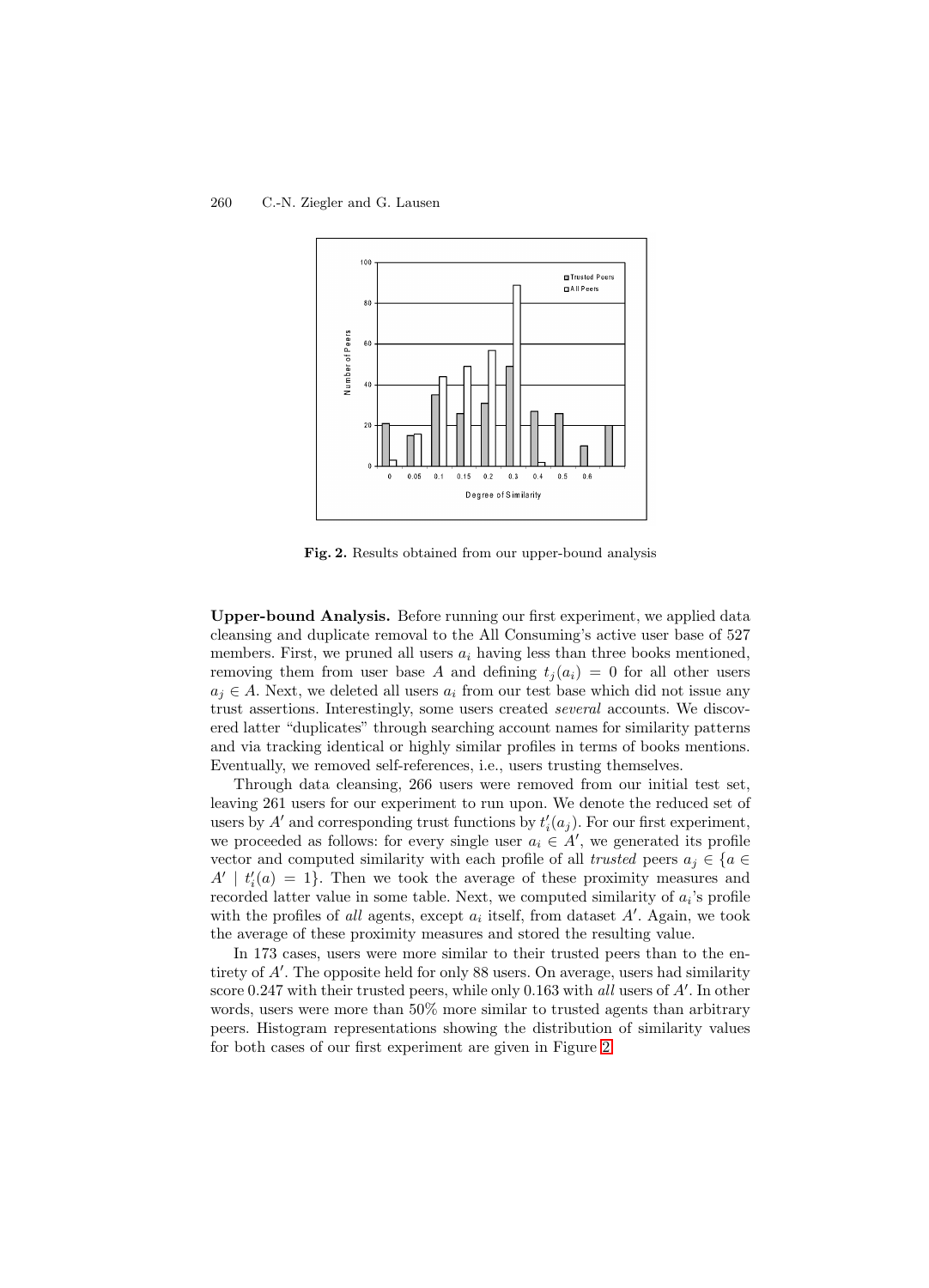

**Fig. 3.** Histogram representation of our lower-bound analysis

**Lower-bound Analysis.** The first experiment conducted underpins that peers tend to trust agents being significantly more similar than usual. However, we have to consider that All Consuming bears one feature that *proposes* friends to new users  $a_i$ . Hereby, All Consuming chooses users which have at least one book in common with  $a_i$ . Hence, we had to suppose that our first experiment was biased and too optimistic with respect to correlation between trust and similarity. Consequently, we pruned user set  $A'$  even further, eliminating trust statements whenever trusting user and trusted user had at least one book in common. We call latter user base  $A''$ , now reduced to 210 trusting users, and indicate its respective trust functions by  $t_i''(a_i)$ . Clearly, our approach to eliminate All Consuming's intrusion into the natural process of trust formation entailed the removal of many "real" trust relationships between agents  $a_i$  and  $a_j$ . These relationships had been established because of  $a_i$  actually knowing and trusting  $a_i$ , and not because All Consuming proposed  $a_i$  as an appropriate match to  $a_i$ . Proceeding for experiment two in exactly the same fashion as for its predecessor, we then expected results to be biased towards the other direction, i.e., unduly lowering correlation between trust and user similarity. Bear in mind that in  $A''$ , users have not one single book in common with their trusted peers.

Results obtained from the second experiment confirmed our expectations, being less indicative for an existing correlation between trust and user similarity. Nevertheless, similarity of users with trusted peers still significantly exceeded average similarity. In 112 cases, users were more similar to their trusted fellows than arbitrary peers. The opposite held for 98 users. Similarity between trusting users and trusted agents amounted to 0.164, while average similarity between any two arbitrary users only made 0.134. Hence, even for our lower-bound ex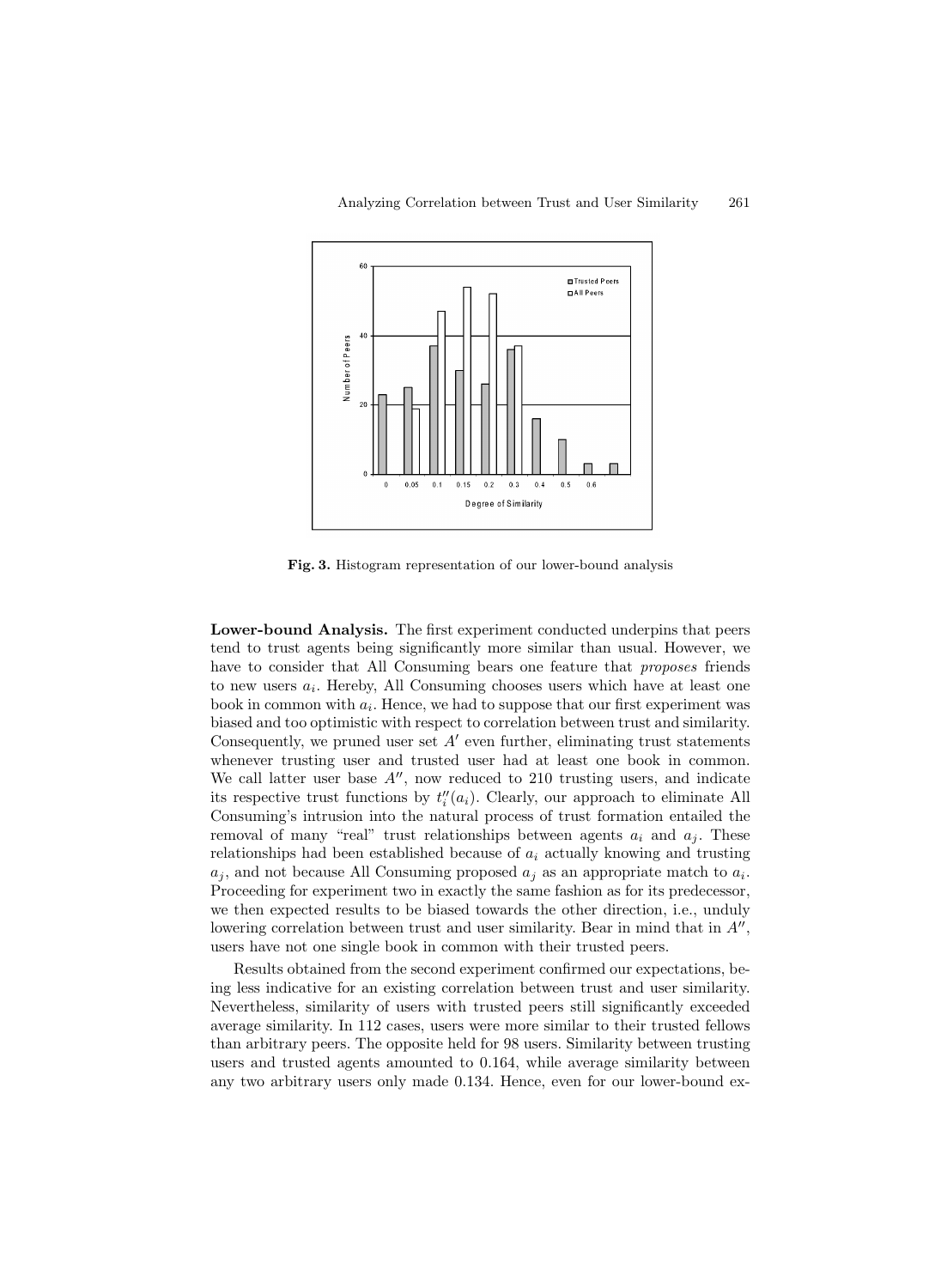<span id="page-11-0"></span>periment, users were still about 23% more similar to their trusted fellows than arbitrary agents.

We may conclude our experimental analysis noticing that without exact knowledge of how much noise All Consuming's friend recommender adds to our obtained results, we expect "true" correlation between trust and similarity to reside somewhere within our computed upper and lower bound. At any rate, sufficient evidence has been provided exposing that similarity may substantially increase when considering trusted peers opposed to arbitrary ones.

## **4 Exploiting Correlation between Trust and Similarity**

Knowledge about positive correlation between trust and interest similarity may be exploited for diverse applications. In particular, we envision trust to play an important role for *decentralized* recommender systems. These filtering systems suppose distributed data and control and currently face various problems inherent to their very nature:

- (a) **Credibility and attack-resistance.** The Semantic Web and other open systems lack dedicated mechanisms and facilities to verify user identity. Hence, these systems tend to encourage insincerity and fraudulent behavior. Moreover, penalization and banishment are hard to accomplish and facile to short-circuit. Collaborative filtering becomes particularly suceptive to attack, for malicious users simply have to create profiles replicating the victim's in order to obtain high similarity. Then they can lure the victim into buying items the purchase of which may provide some utility for the attacker.
- (b) **Product-user matrix sparseness.** Communities often limit the number of ratable products, therefore avoiding product-user matrices from becoming overly sparse. Besides, Ringo [\[30\]](#page-14-0) and other systems require users to rate items from *small product subsets* to generate user profiles with sufficient overlap. However, decentralized recommender system cannot suppose reduced item sets. Bear in mind that controlling product set contents and having users rate certain goods presupposes some central authority.
- (c) **Computational complexity and scalability.** Centralized systems are able to control and limit the number of members. Depending on the community's size, large-scale server clusters ensure proper operativeness and scalability. In general, recommender systems imply heavy computations. For instance, collaborative filtering systems compute Pearson correlation for users  $a_i$  offline rather than on-the-fly. Recall that coefficients  $PCorr(a_i, a_i)$  have to be computed for every other agent  $a_i \in A$ . Clearly, this approach does not work for large decentralized systems. Sensible prefiltering mechanisms which still ensure reasonable recall are needed.

Clearly, trust succeeds to address the credibility problem. Every agent builds its own neighborhood of trusted peers, relying upon direct trust statements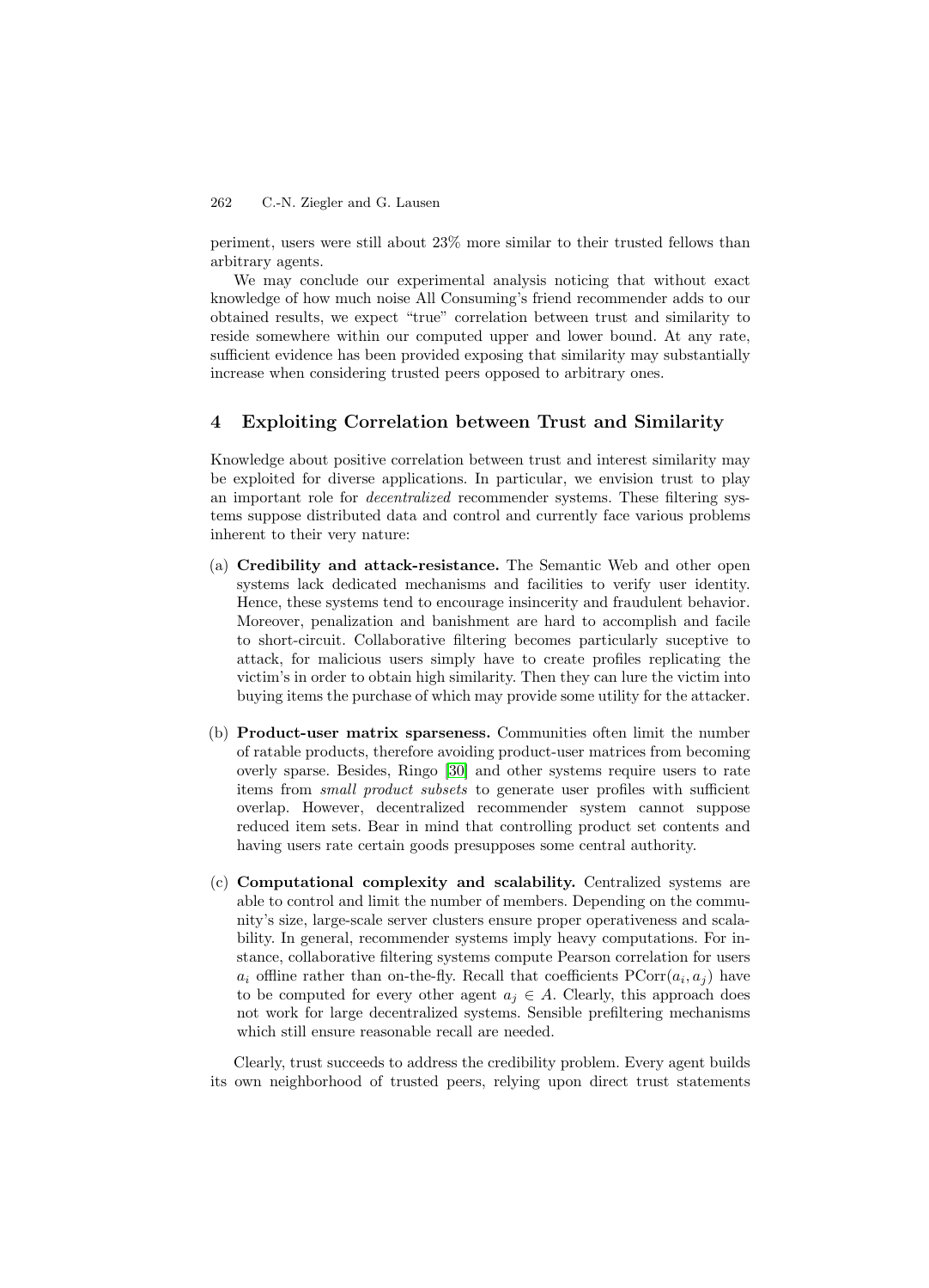<span id="page-12-0"></span>and those from trusted peers, likewise. For deriving trust, numerous metrics have been proposed during the last decade, among those [\[16\]](#page-13-0), [\[1\]](#page-13-0), [\[4\]](#page-13-0), and [\[13\]](#page-13-0). However, we believe that local group trust metrics like Levien's Advogato [\[12\]](#page-13-0) and Appleseed [\[33\]](#page-14-0) best fit neighborhood formation in decentralized systems [\[32\]](#page-14-0). Unfortunately, trust cannot handle product-user matrix sparseness, nor substantially reduce dimensionality. Supplementary approaches are needed, e.g., taxonomy-based filtering techniques similar to the one proposed.

Increased computational complexity and loss of scalability are mitigated and may even be eliminated when supposing positive correlation between trust and user similarity. Note that our complexity issue itself does not require latter correlation: limiting collaborative filtering to selected peers part of agent  $a_i$ 's trust neighborhood only entails complexity reduction, too. However, when supposing that trust does *not* reflect similarity, serious tradeoffs are implied, for scalability comes at the expense of recall. Mind that trust neighborhood  $A_{a_i}$  of agent  $a_i$  only represents one tiny fraction of the overall system  $A$ . Moreover, latter fraction not necessarily contains similar peers. Instead, trusted agents are on average no more similar than arbitrary ones. Recall, i.e., the proportion of agents  $a_i$  with  $\sin(a_i, a_i) \geq t$  found by the filtering process, degrades proportionally to  $|A|/|A_t|$ . On the other hand, when assuming that trust *does* correlate with similarity, respective degradation does not take place equally fast, thus ensuring reasonable recall.

Guha's approach [\[8\]](#page-13-0) relies upon trust networks as only filtering mechanism, clearly exploiting latter correlation. Positive user feedback seems to justify his design decision. Nevertheless, we believe that trust should rather *supplement* than replace existing filtering techniques. For instance, ex-post application of collaborative filtering to computed trust neighborhoods  $A_{a_i}$  might boost precision significantly.

### **5 Discussion and Outlook**

We have articulated our hypothesis that correlation between trust and user similarity exists when the community's trust network is tightly bound to some particular application. Empirical evidence has been provided based upon data obtained from the All Consuming book-readers' community. To our best knowledge, suchlike experiments have not been performed before, since communities incorporating explicit trust models are still very sparse.

We believe that our results will have substantial impact for ongoing research in recommender systems, where discovering user similarity plays an important role. Decentralized approaches will especially benefit from trust network leverage. Hereby, the outstanding feature of trust networks refers to sensible prefiltering of like-minded peers and credibility of recommendations. Arbitrary social networks, on the other hand, only allow for computation complexity reduction.

Though backing our experiments with information involving several hundreds of people, studies for distinct interest domains are required. We would also like to run our analysis on communities larger than All Consuming.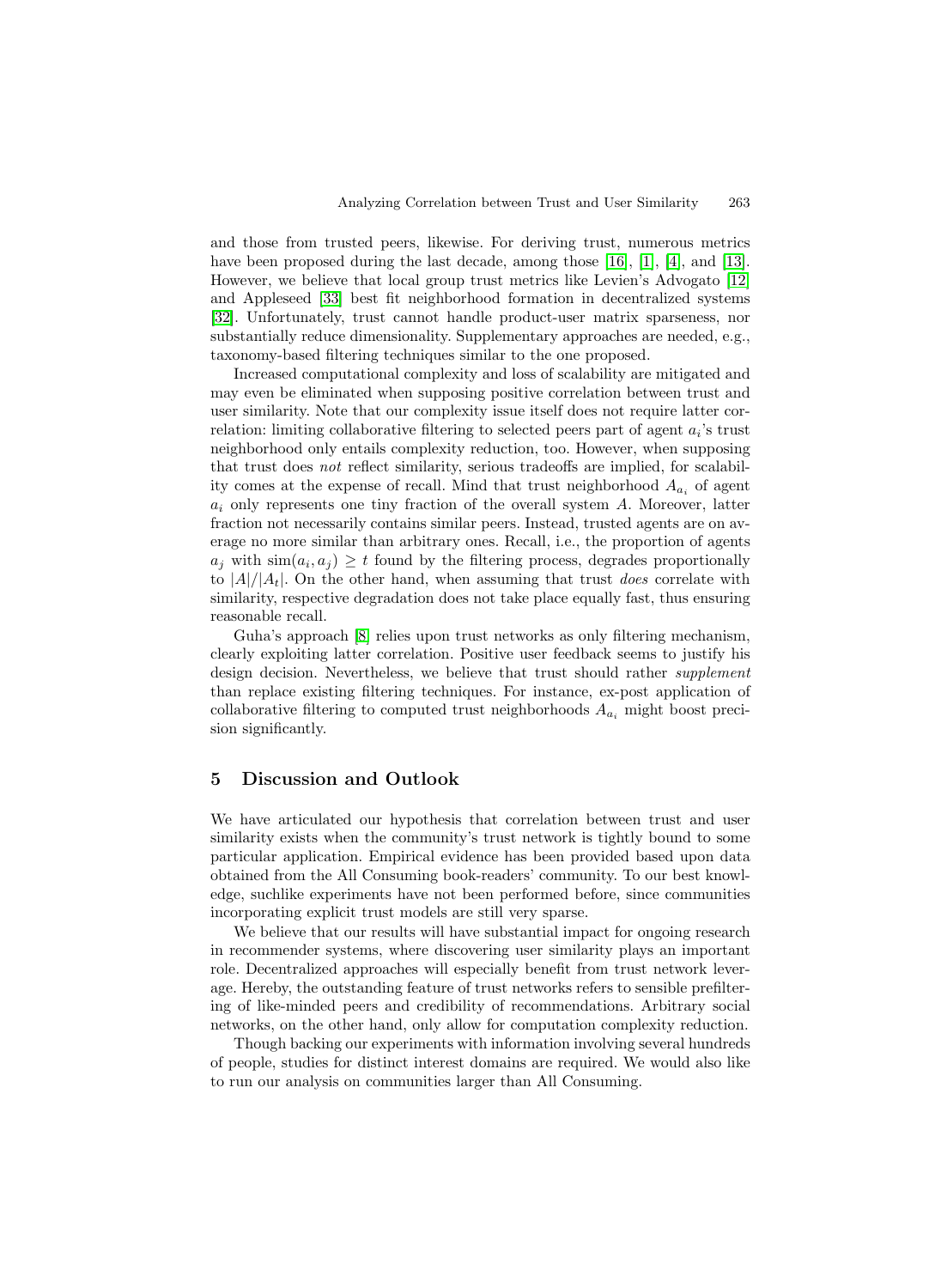### <span id="page-13-0"></span>**References**

- 1. Abdul-Rahman, A., and Hailes, S. A distributed trust model. In New Security Paradigms Workshop (Cumbria, UK, September 1997), pp. 48–60.
- 2. Abdul-Rahman, A., and Hailes, S. Supporting trust in virtual communities. In Proceedings of the 33rd Hawaii International Conference on System Sciences (Maui, HW, USA, January 2000).
- 3. Avery, C., and Zeckhauser, R. Recommender systems for evaluating computer messages. Communications of the ACM 40, 3 (March 1997), 88–89.
- 4. BETH, T., BORCHERDING, M., AND KLEIN, B. Valuation of trust in open networks. In Proceedings of the 1994 European Symposium on Research in Computer Security (1994), pp. 3–18.
- 5. Chen, M., and Singh, J. P. Computing and using reputations for internet ratings. In Proceedings of the 3rd ACM Conference on Electronic Commerce (Tampa, FL, USA, 2001), ACM Press, pp. 154–162.
- 6. Golbeck, J., Parsia, B., and Hendler, J. Trust networks on the semantic web. In Proceedings of Cooperative Intelligent Agents (Helsinki, Finland, August 2003).
- 7. Goldberg, D., Nichols, D., Oki, B., and Terry, D. Using collaborative filtering to weave an information tapestry. Communications of the ACM 35, 12 (1992), 61–70.
- 8. Guha, R. Open rating systems. Tech. rep., Stanford Knowledge Systems Laboratory, Stanford, CA, USA, 2003.
- 9. Kautz, H., Selman, B., and Shah, M. Referral web: Combining social networks and collaborative filtering. Communications of the ACM 40, 3 (March 1997), 63– 65.
- 10. Kinateder, M., and Pearson, S. A privacy-enhanced peer-to-peer reputation system. In Proceedings of the 4th International Conference on Electronic Commerce and Web Technologies (Prague, Czech Republic, September 2003), vol. 2378 of LNCS, Springer-Verlag.
- 11. Kinateder, M., and Rothermel, K. Architecture and algorithms for a distributed reputation system. In Proceedings of the First International Conference on Trust Management (April 2003), P. Nixon and S. Terzis, Eds., vol. 2692 of LNCS, Springer-Verlag, pp. 1–16.
- 12. LEVIEN, R. Attack Resistant Trust Metrics. PhD thesis, UC Berkeley, Berkeley, CA, USA, 2003.
- 13. Levien, R., and Aiken, A. Attack-resistant trust metrics for public key certification. In Proceedings of the 7th USENIX Security Symposium (San Antonio, Texas, USA, January 1998).
- 14. Marsh, S. Formalising Trust as a Computational Concept. PhD thesis, Department of Mathematics and Computer Science, University of Stirling, Stirling, UK, 1994.
- 15. Marsh, S. Optimism and pessimism in trust. In Proceedings of the Ibero-American Conference on Artificial Intelligence (Caracas, Venezuela, 1994), J. Ramirez, Ed., McGraw-Hill Publishing.
- 16. Maurer, U. Modelling a public key infrastructure. In Proceedings of the 1996 European Symposium on Research in Computer Security (1996), E. Bertino, Ed., vol. 1146 of Lecture Notes in Computer Science, Springer-Verlag, pp. 325–350.
- 17. McKnight, H., and Chervany, N. The meaning of trust. Tech. Rep. MISRC 96- 04, Management Informations Systems Research Center, University of Minnesota, MN, USA, 1996.